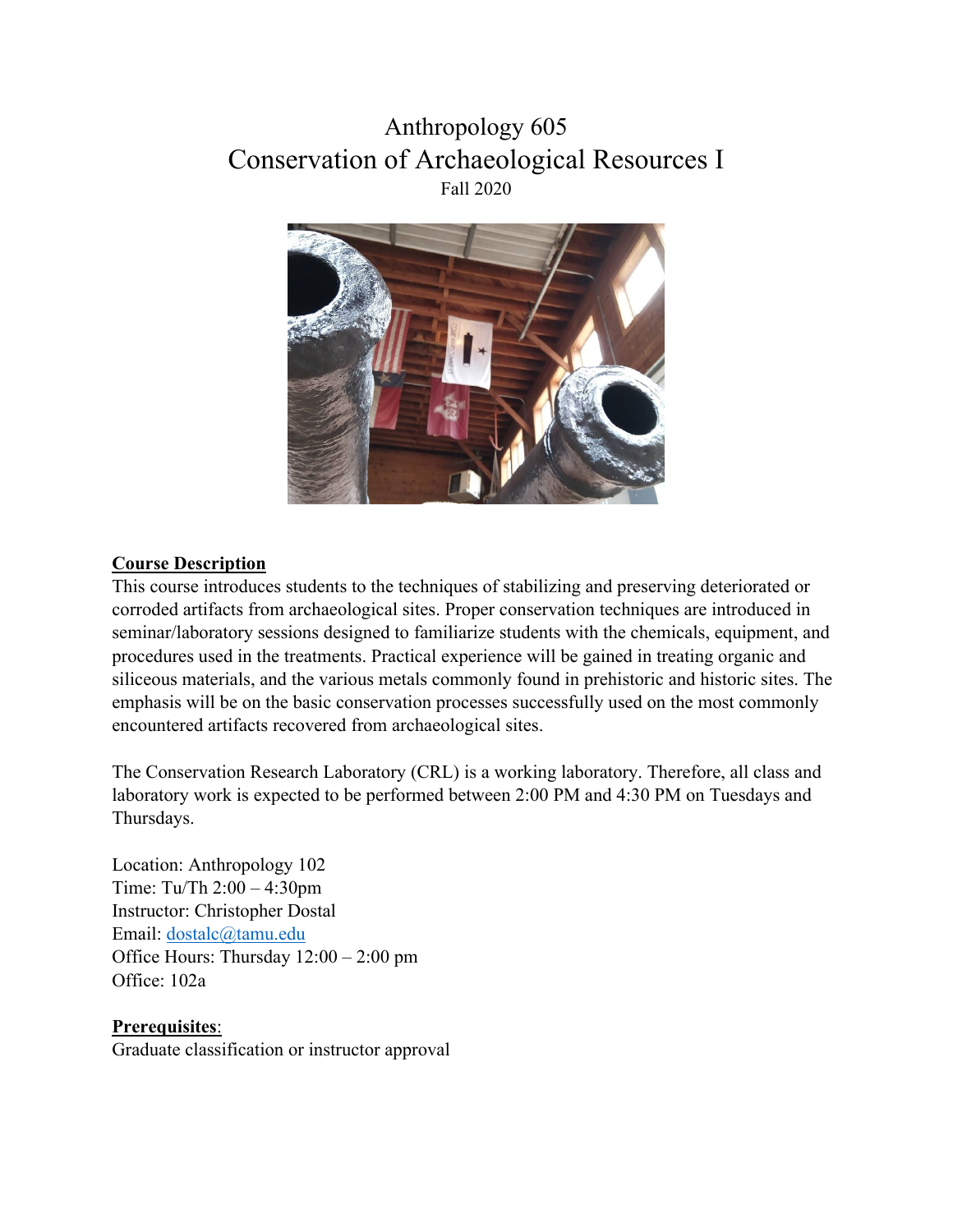#### **Textbook**:

*[Methods of Conserving Archaeological Material from Underwater Sites](https://nautarch.tamu.edu/CRL/conservationmanual/ConservationManual.pdf)* by Donny L. Hamilton The Elements of Archaeological Conservation by J.M. Cronyn

Additional readings will be provided as .PDF files by the instructor.

## **Course Description**

This course introduces students to the techniques of stabilizing and preserving deteriorated or corroded artifacts from archaeological sites. Proper conservation techniques are introduced in seminar/laboratory sessions designed to familiarize students with the chemicals, equipment, and procedures used in the treatments. Practical experience will be gained in treating organic and siliceous materials, and the various metals commonly found in prehistoric and historic sites. The emphasis will be on the basic conservation processes successfully used on the most commonly encountered artifacts recovered from archaeological sites.

The Conservation Research Laboratory (CRL) is a working laboratory. Therefore, all class and laboratory work is expected to be performed between 2:00 PM and 4:30 PM on Tuesdays and Thursdays. Additional time needed in the lab can be organized with Dr. Dostal.

#### **Class Format**

Class meets for 2.5 hours twice per week. The Tuesday class each week will be the lecture and technical demonstrations, and the Thursday class will be a lab day for students to work.

# **Grading**

Exams  $(2)$  – 25% each Organic Material Conservation Report -20% Metal Material Conservation Report -20% Ceramic Restoration Project - 10% Pop quizzes on readings – up to  $5\%$  bonus Failure to maintain a clean workstation throughout the semester will result in a 5% deduction from your total grade.

| <b>Grading Scale</b> |   |
|----------------------|---|
| 90-100%              | A |
| 80-89%               | B |
| 70-79%               | € |
| 60-69%               | D |
| $0 - 59\%$           | F |

Make-up exams will be made available with an approved excuse per the University rules [\(http://student-rules.tamu.edu/rule07\)](http://student-rules.tamu.edu/rule07).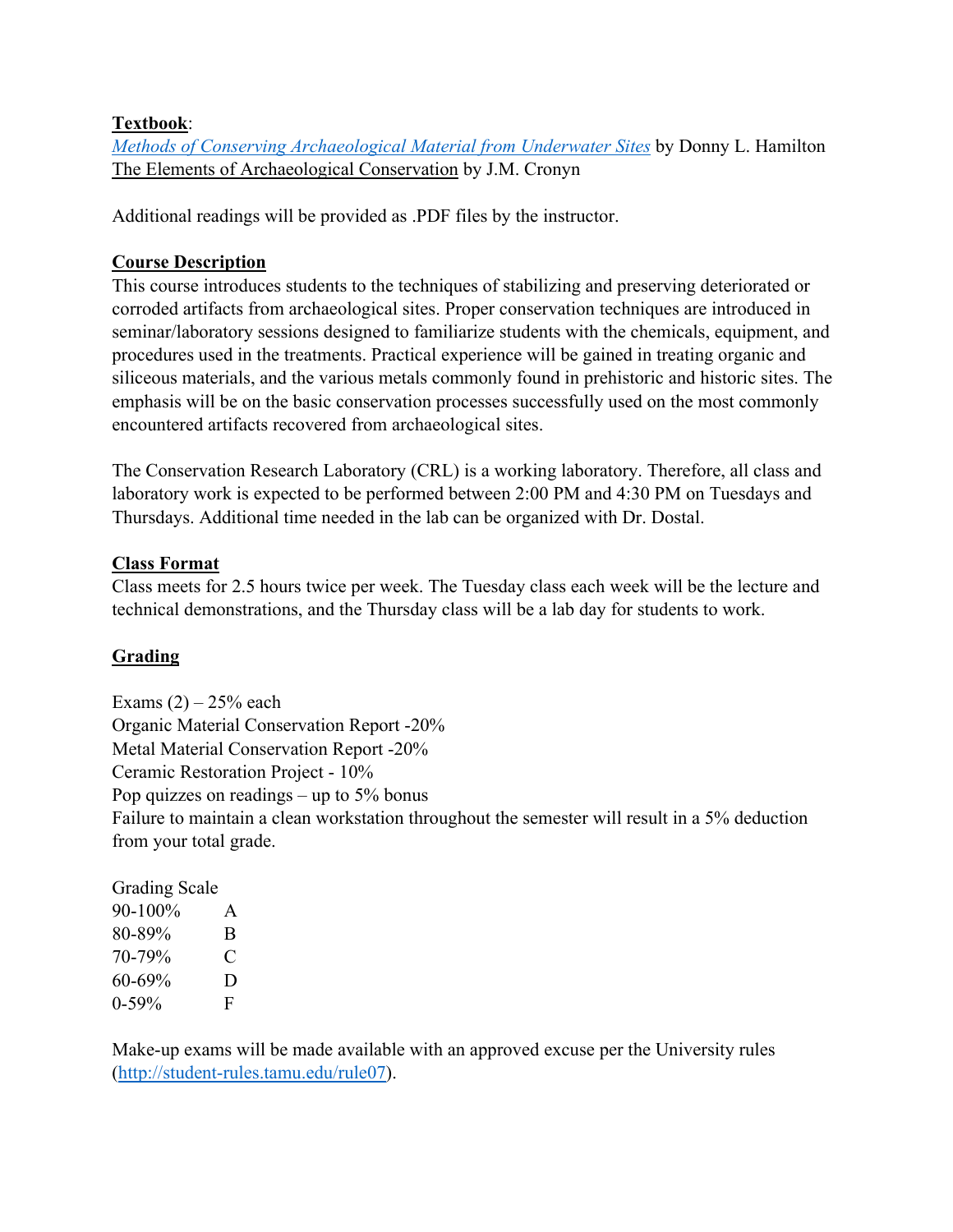#### **Exams**

Each exam is worth 25% of your final grade. The date of the final exam is set by the university. No early exams will be administered.

Exam 1: October 13th Exam 2: November 24th

#### **Reports**

The first report will cover the conservation techniques used for non-metallic materials, and the second report will cover metallic materials. Each report should emphasize the student's own laboratory experiences as well as pertinent observations and comparisons of methods garnered from lectures and readings. For each material conserved, you should address how it deteriorates, treatment options and their respective strengths, and your observations from the lab work. **It is essential that you take prolific notes and photos throughout the semester of everything you do and observe in order to produce an adequate report**. Each report should be succinct, clear, and **very** well-edited. Be sure to cite your sources in-text, with page numbers, and include a bibliography. All figures and tables should be labelled and mentioned in text.

**Note** – Treated samples **MUST** be included with each report, no exceptions or excuses. A report is not considered submitted until **all** of the associated samples are submitted with it. Late reports will lose a letter grade per day.

All reports must be turned in digitally, with a 12pt Times New Roman font, in a .docx format. Reports should follow the formatting guidelines of the OGAPS Thesis manual.

#### **Ceramic Reconstruction**

During the semester, each student will decorate, destroy, and reconstruct a terracotta flower pot, which is worth 10% of your grade. The pots will be evaluated on both technical proficiency and the overall finished aesthetic.

#### **Laboratory Policies**

- **Be safe** appropriate PPE must be worn at all time, no exceptions. Failure to comply will result in removal from lab.
- **Be** informed you cannot reason with a chemical burn or hazardous exposure; you MUST be informed on the chemicals and materials you will be using before you use them.
- **Be clean** A clean lab space minimizes risks to health, safety, and prevents accidental damage to the artifacts. If you use something, clean it and put it back where it belongs when you are done. My assistant can help direct you to where things belong. Your work station should be spotless when you are not actively working.
- **Be organized**  Every procedure you follow should be fully delineated before you begin, and you should then carefully follow that procedure. All materials and containers needed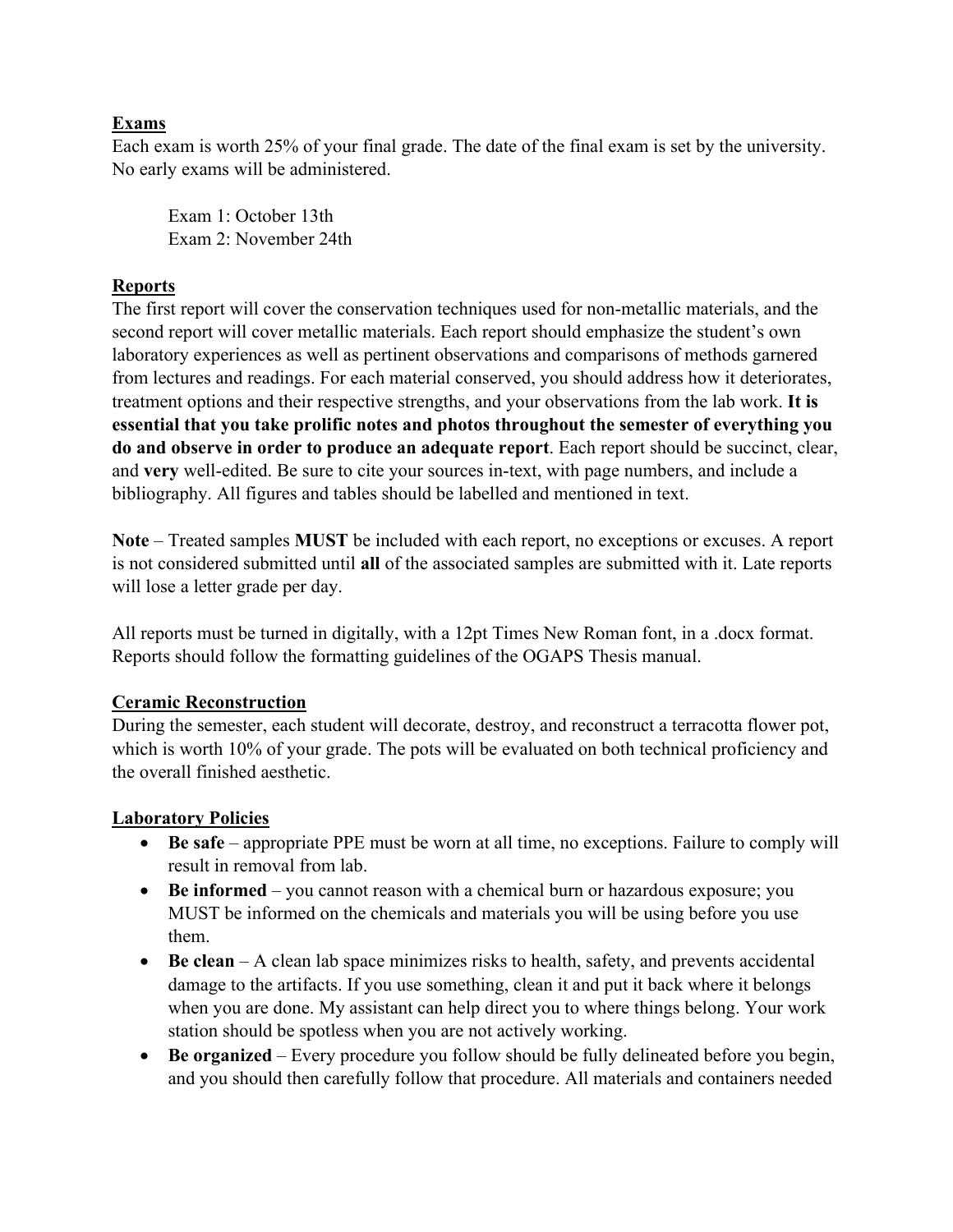for the procedure must be collected *before* starting any work. All procedures must be approved by me before you begin.

#### **No eating or drinking are allowed in the lab on lab days. Liquids in a closed containers are permitted on lecture days. Closed toed-shoes and long pants are mandatory for lab days.**

## **Covid 19 Social Distancing and Safe Practices in Class**

Due to the hands-on nature of this lab course, in-person classes are necessary. To ensure the health and safety of everyone in the class, nobody is permitted in the lab without respiratory masks covering both the nose and mouth. Strict social distancing will be enforced, and any students who habitually violate the 6ft boundary of another student will be removed from class. Safety gloves and frequent hand washing is essential to maintaining a healthy and productive working environment. Lecture classes (usually Tuesday) will be simulcast on Zoom for students who want to stay home; my recommendation will be to come to the lectures in person if you are not feeling ill, because of the hands-on and demonstrative nature of the lectures.

#### **Academic Honor:**

"An Aggie does not lie, cheat, or steal or tolerate those who do." Find the Student Honor Council rules and procedures here: [http://aggiehonor.tamu.edu](http://aggiehonor.tamu.edu/)

#### **Americans with Disabilities Act (ADA) Policy:**

Americans with Disabilities Act (ADA) Policy Statement

Texas A&M University is committed to providing equitable access to learning opportunities for all students. If you experience barriers to your education due to a disability or think you may have a disability, please contact Disability Resources in the Student Services Building or at (979) 845-1637 or visit [http://disability.tamu.edu.](http://disability.tamu.edu/)

Disabilities may include, but are not limited to attentional, learning, mental health, sensory, physical, or chronic health conditions. All students are encouraged to discuss their disability related needs with Disability Resources and their instructors as soon as possible.

#### **Plagiarism Statement**

(From http://writingcenter.tamu.edu/Faculty/Teaching-Writing-or-Public-Speaking/Developing-Your-Method-of-Instruction/Citation-Documentation Accessed 9/8/15)

According to the Texas A&M University Definitions of Academic Misconduct, plagiarism is the appropriation of another person's ideas, processes, results or words without giving appropriate credit (aggiehonor.tamu.edu). You should credit your use of anyone else's words, graphic images, or ideas using standard citation styles. If I should discover that you have failed to properly credit sources or have used a paper written by someone else, I will recommend that you receive an F in this course. The Aggie Honor System Office processes for adjudication and appeals can be found at [http://aggiehonor.tamu.edu](http://aggiehonor.tamu.edu/)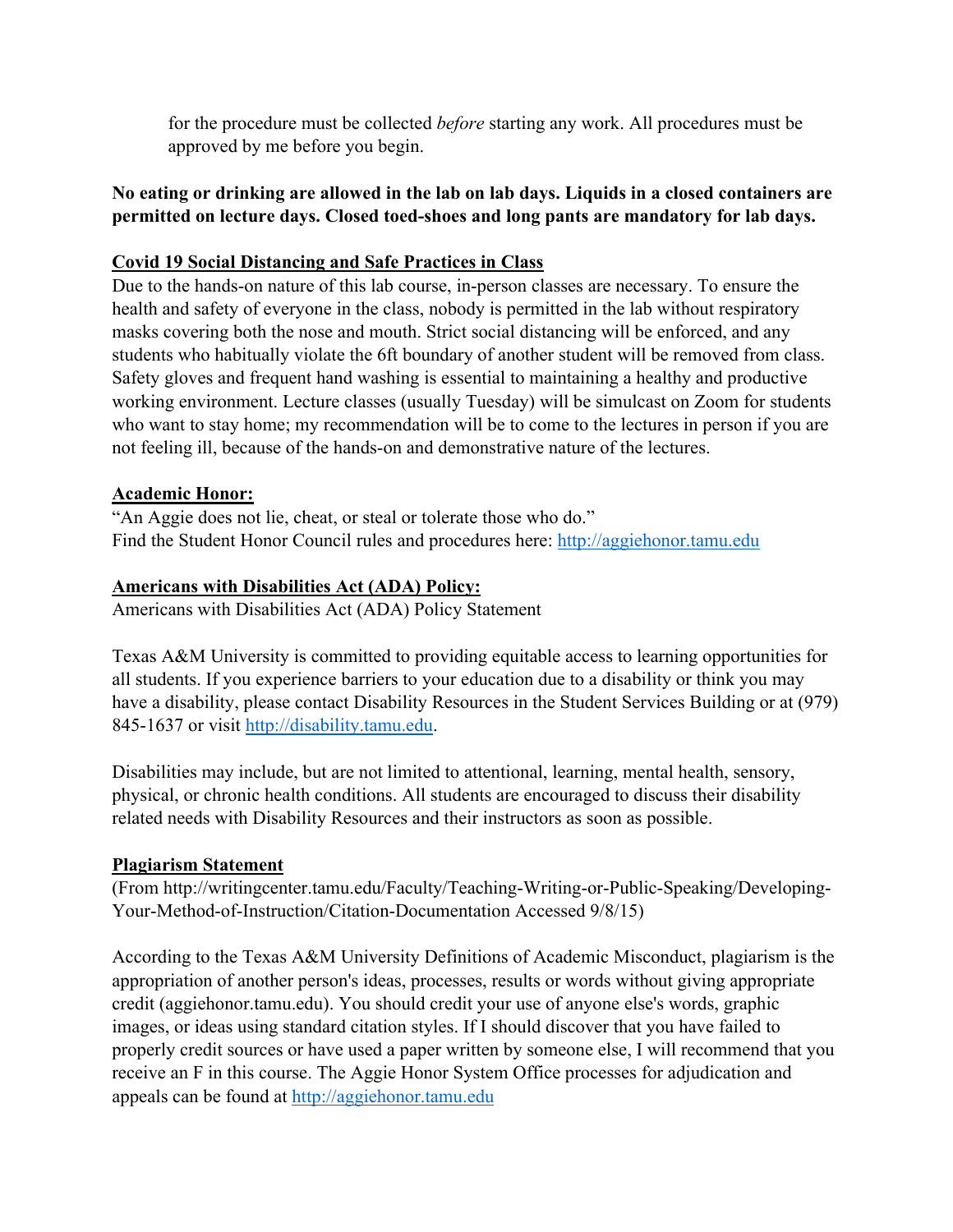#### **Title IX and Statement on Limits to Confidentiality**

Texas A&M University and the College of Liberal Arts are committed to fostering a learning environment that is safe and productive for all. University policies and federal and state laws provide guidance for achieving such an environment. Although class materials are generally considered confidential pursuant to student record policies and laws, University employees including instructors — cannot maintain confidentiality when it conflicts with their responsibility to report certain issues that jeopardize the health and safety of our community.

As the instructor, I must report (per Texas A&M System Regulation 08.01.01) the following information to other University offices if you share it with me, **even if you do not want the disclosed information to be shared**:

Allegations of sexual assault, sexual discrimination, or sexual harassment when they involve TAMU students, faculty, or staff, or third parties visiting campus. These reports may trigger contact from a campus official who will want to talk with you about the incident that you have shared. In many cases, it will be your decision whether or not you wish to speak with that individual. If you would like to talk about these events in a more confidential setting, you are encouraged to make an appointment with the Student Counseling Service (https://scs.tamu.edu/). Students and faculty can report non-emergency behavior that causes them to be concerned at http://tellsomebody.tamu.edu.

#### **Attendance**

Texas A&M views class attendance as an individual student responsibility. Students should attend all classes and complete all assignments if they wish to make a good grade. Please refer to Student Rule #7 for details concerning reasons for excused absences and protocols for making up work missed during excused absences [\(http://student-rules.tamu.edu/rule07\)](http://student-rules.tamu.edu/rule07).

#### **Anthropology Department Diversity Statement**

Respect for cultural and human biological diversity are core concepts of Anthropology. In this course, each voice in the classroom has something of value to contribute to class discussion. Please respect the different experiences, beliefs and values expressed by your fellow students and instructor, and refrain from derogatory comments about other individuals, cultures, groups, or viewpoints. The Anthropology Department supports the Texas A&M University commitment to Diversity, and welcomes individuals of all ages, backgrounds, citizenships, disabilities, education, ethnicities, family statuses, genders, gender identities, geographical locations, languages, military experience, political views, races, religions, sexual orientations, socioeconomic statuses, and work experiences (See http://diversity.tamu.edu/).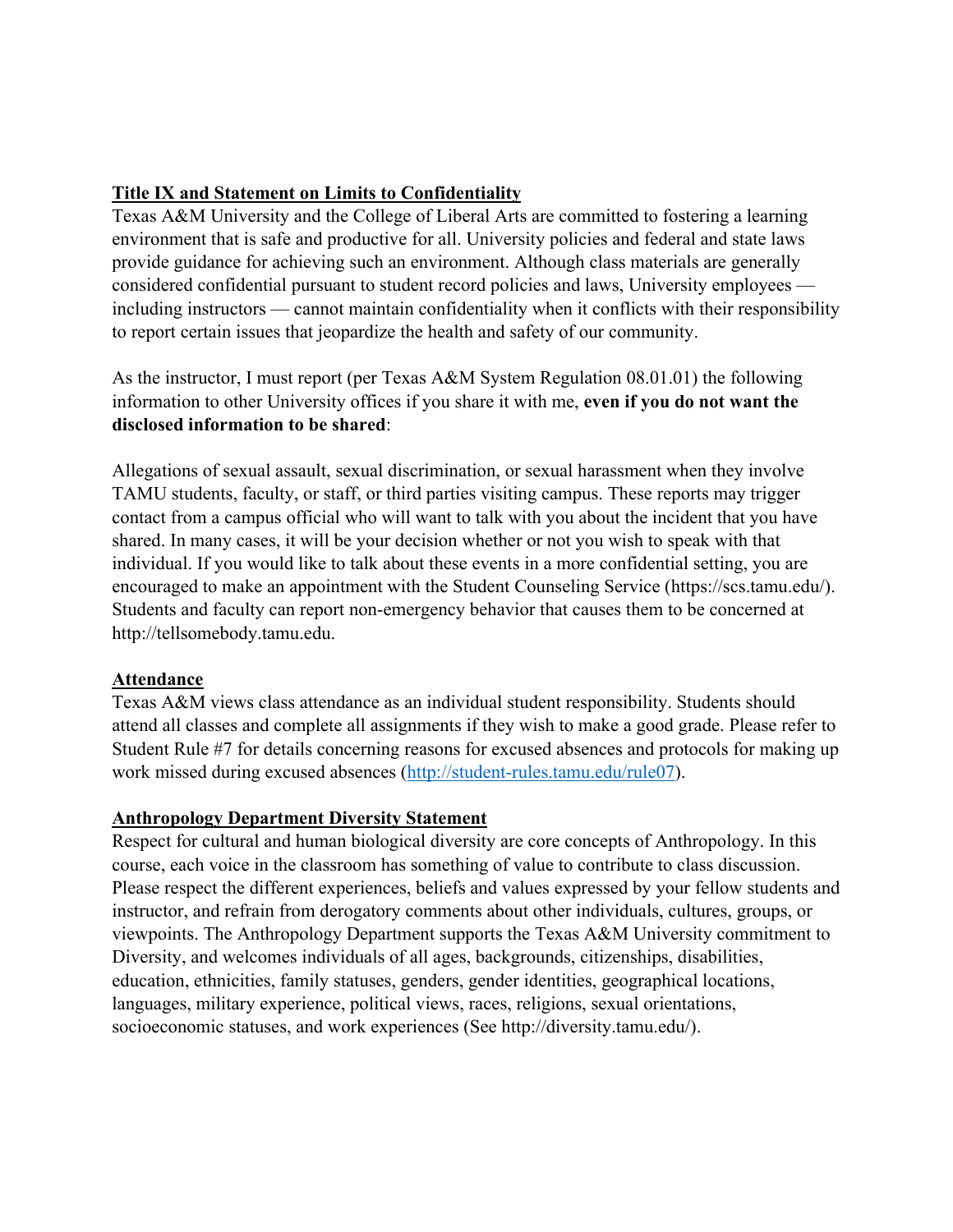# <u>Schedule</u>

#### (Subject to change)

| Week 1                                       |                                                                                                                                                                                                                                                                                                              |
|----------------------------------------------|--------------------------------------------------------------------------------------------------------------------------------------------------------------------------------------------------------------------------------------------------------------------------------------------------------------|
| August 20 <sup>th</sup>                      | Introduction, lab tour, safety overview                                                                                                                                                                                                                                                                      |
| Week <sub>2</sub><br>August 25 <sup>th</sup> | Adhesives & Consolidants lecture<br><b>Readings:</b><br>Ashley-Smith, J. et al. (1992) Science for Conservators Vol. 3:<br>Adhesives and Coatings. P. 49-56; 57-89. Routledge Publishing,<br>London.<br>Hamilton, D. (1999) Methods of Conserving Archaeological<br>Material from Underwater Sites. P. 11-14 |
| August 27 <sup>th</sup>                      | Adhesives & Consolidants Lab                                                                                                                                                                                                                                                                                 |
| Week 3<br>September 1st                      | Bone & Ivory<br><b>Readings:</b><br>Hamilton, D. (1999) Methods of Conserving Archaeological<br>Material from Underwater Sites. P. 15-16<br>Cronyn, J. (1990). Elements of Archaeological Conservation. P.<br>238-245; 275-282. Routledge Publishing, London.                                                |
| September 3rd                                | Bone & Ivory Lab                                                                                                                                                                                                                                                                                             |
| Week 4<br>September 8 <sup>th</sup>          | Wood<br><b>Readings:</b><br>Hamilton, D. (1999) Methods of Conserving Archaeological<br>Material from Underwater Sites. P. 22-29<br>Cronyn, J. (1990). Elements of Archaeological Conservation. P.<br>246-263. Routledge Publishing, London                                                                  |
| September 10 <sup>th</sup>                   | Wood Lab                                                                                                                                                                                                                                                                                                     |
| <u>Week 5</u><br>September 15 <sup>th</sup>  | Wood (con't)<br><b>Readings:</b>                                                                                                                                                                                                                                                                             |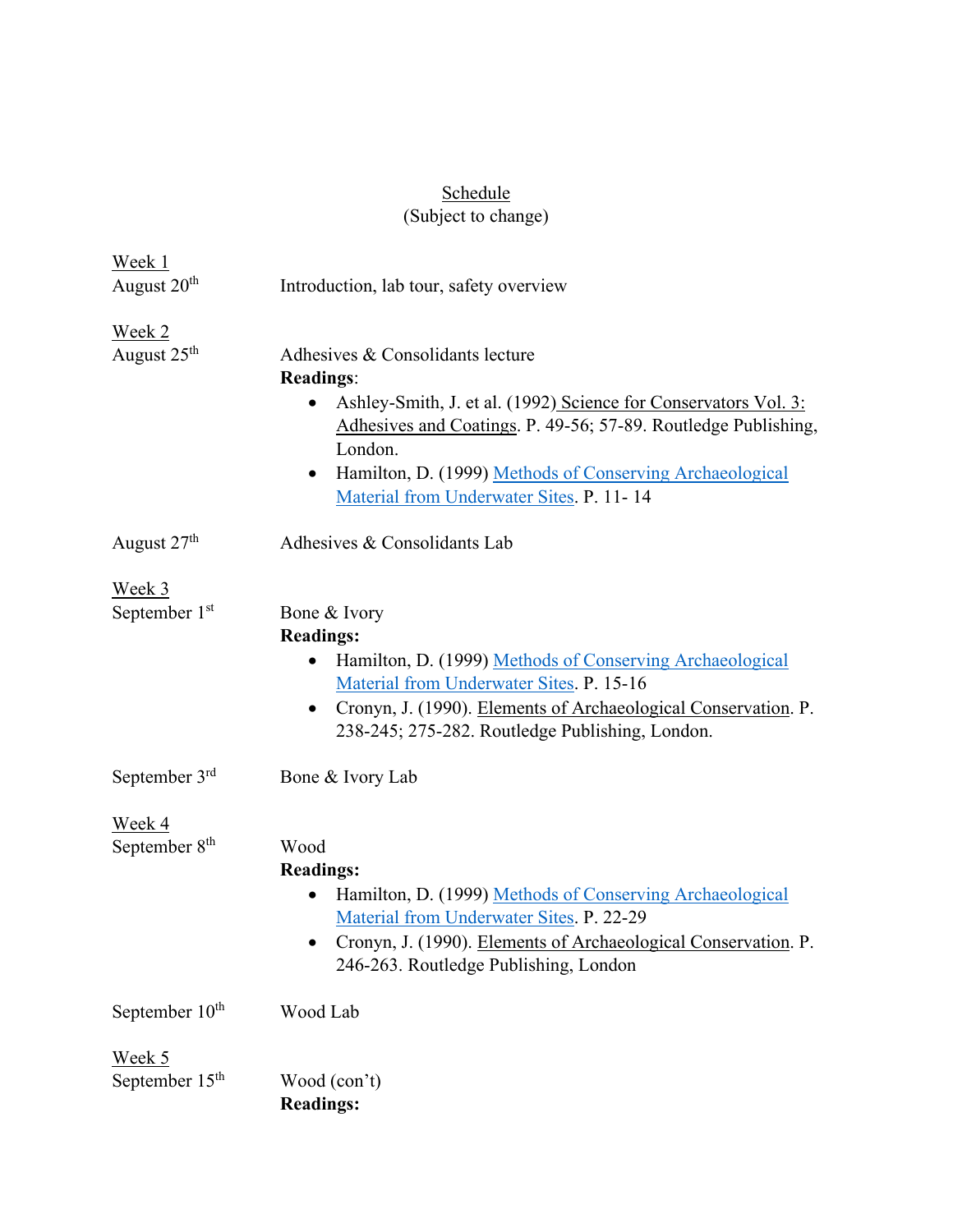|                                           | Historic England (2010) Waterlogged Wood: Guidelines on the<br>$\bullet$<br>Recording, Sampling, Conservation, and Curation of Waterlogged<br>Wood.<br>McCawley, J. (1977) Waterlogged Artifacts: The Challenge to<br>$\bullet$<br>Conservation. Journal of the Canadian Conservation Institute.<br>Vol. 2 pp 17-26. |
|-------------------------------------------|----------------------------------------------------------------------------------------------------------------------------------------------------------------------------------------------------------------------------------------------------------------------------------------------------------------------|
| September $17th$                          | Wood Lab II                                                                                                                                                                                                                                                                                                          |
| Week 6                                    |                                                                                                                                                                                                                                                                                                                      |
| September $22nd$                          | Leather<br><b>Readings:</b><br>Hamilton, D. (1999) Methods of Conserving Archaeological<br>$\bullet$<br>Material from Underwater Sites. P. 30-33<br>Cronyn, J. (1990). Elements of Archaeological Conservation. P.<br>٠<br>263-274. Routledge Publishing, London                                                     |
| September 24 <sup>th</sup>                | Leather Lab                                                                                                                                                                                                                                                                                                          |
| Week 7                                    |                                                                                                                                                                                                                                                                                                                      |
| September 29th                            | Textiles, Rope, & Misc Organics<br><b>Readings:</b><br>Hamilton, D. (1999) Methods of Conserving Archaeological<br>Material from Underwater Sites. P. 30-33<br>Cronyn, J. (1990). Elements of Archaeological Conservation. P.<br>$\bullet$<br>248-295. Routledge Publishing, London                                  |
| October 1st                               | Textiles, Rope, & Misc Organics Lab                                                                                                                                                                                                                                                                                  |
| <u>Week 8</u><br>October $6th$            | Glass, Pottery, & Stone<br><b>Readings:</b><br>Hamilton, D. (1999) Methods of Conserving Archaeological<br>Material from Underwater Sites. P. 38-48<br>Cronyn, J. (1990). Elements of Archaeological Conservation. P.<br>٠<br>160-176. Routledge Publishing, London                                                  |
| October 8 <sup>th</sup>                   | Lab / Exam review                                                                                                                                                                                                                                                                                                    |
| <u>Week 9</u><br>October 13 <sup>th</sup> | Exam 1 - Non Metal Artifacts (REPORT 1 DUE)                                                                                                                                                                                                                                                                          |
| October 15 <sup>th</sup>                  | <b>Introduction to Metals</b>                                                                                                                                                                                                                                                                                        |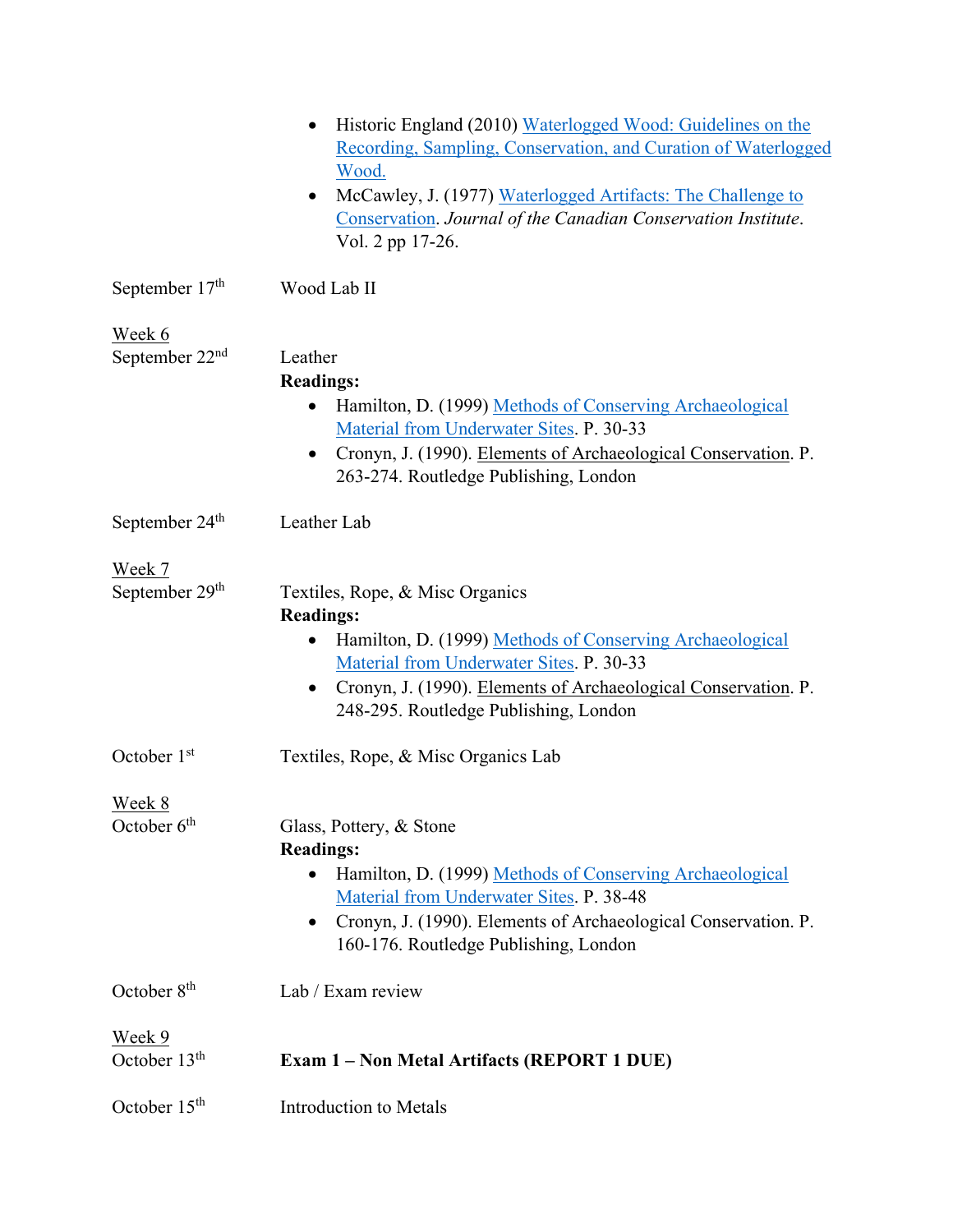|                          | <b>Readings:</b>                                                                                                     |
|--------------------------|----------------------------------------------------------------------------------------------------------------------|
|                          | Hamilton, D. (1999) Methods of Conserving Archaeological<br>$\bullet$                                                |
|                          | Material from Underwater Sites. P. 38-48                                                                             |
|                          | Cronyn, J. (1990). Elements of Archaeological Conservation. P.<br>$\bullet$<br>160-176. Routledge Publishing, London |
| Week 10                  |                                                                                                                      |
| October 20 <sup>th</sup> | Iron & Electrolytic Cleaning                                                                                         |
|                          | <b>Readings:</b>                                                                                                     |
|                          | Hamilton, D. (1999) Methods of Conserving Archaeological<br>Material from Underwater Sites. P. 49-72                 |
|                          | Cronyn, J. (1990). Elements of Archaeological Conservation. P.<br>$\bullet$<br>176-202. Routledge Publishing, London |
| October $22nd$           | Iron Lab                                                                                                             |
| Week 11                  |                                                                                                                      |
| October 27 <sup>th</sup> | Copper, Brass, Bronze                                                                                                |
|                          | <b>Readings:</b>                                                                                                     |
|                          | Hamilton, D. (1999) Methods of Conserving Archaeological<br>$\bullet$                                                |
|                          | Material from Underwater Sites. P. 73-77                                                                             |
|                          | Cronyn, J. (1990). Elements of Archaeological Conservation. P.<br>$\bullet$                                          |
|                          | 213-230. Routledge Publishing, London                                                                                |
|                          | Keith, D. et al. (1997). A Bronze Cannon from La Belle: Its<br>$\bullet$                                             |
|                          | Construction, Conservation, and Display. IJNA Vol. 26 No. 2. Pp.<br>144-158                                          |
|                          | Weisser, T. (1987). The use of sodium carbonate as a pre-treatment<br>$\bullet$                                      |
|                          | for difficult-to-stabilize bronzes. In Recent advances in the                                                        |
|                          | conservation and analysis of artifacts. London: Summer Schools                                                       |
|                          | Press. $105-8$                                                                                                       |
| October 29 <sup>th</sup> | Copper, Brass, Bronze Lab                                                                                            |
| <u>Week 12</u>           |                                                                                                                      |
| November $3rd$           | Lead, Tin, Pewter                                                                                                    |
|                          | <b>Readings:</b>                                                                                                     |
|                          | Hamilton, D. (1999) Methods of Conserving Archaeological                                                             |
|                          | Material from Underwater Sites. P. 85-87                                                                             |
|                          | Cronyn, J. (1990). Elements of Archaeological Conservation. P.<br>$\bullet$<br>201-213. Routledge Publishing, London |
| November 5 <sup>th</sup> | Lead, Tin, Pewter Lab                                                                                                |